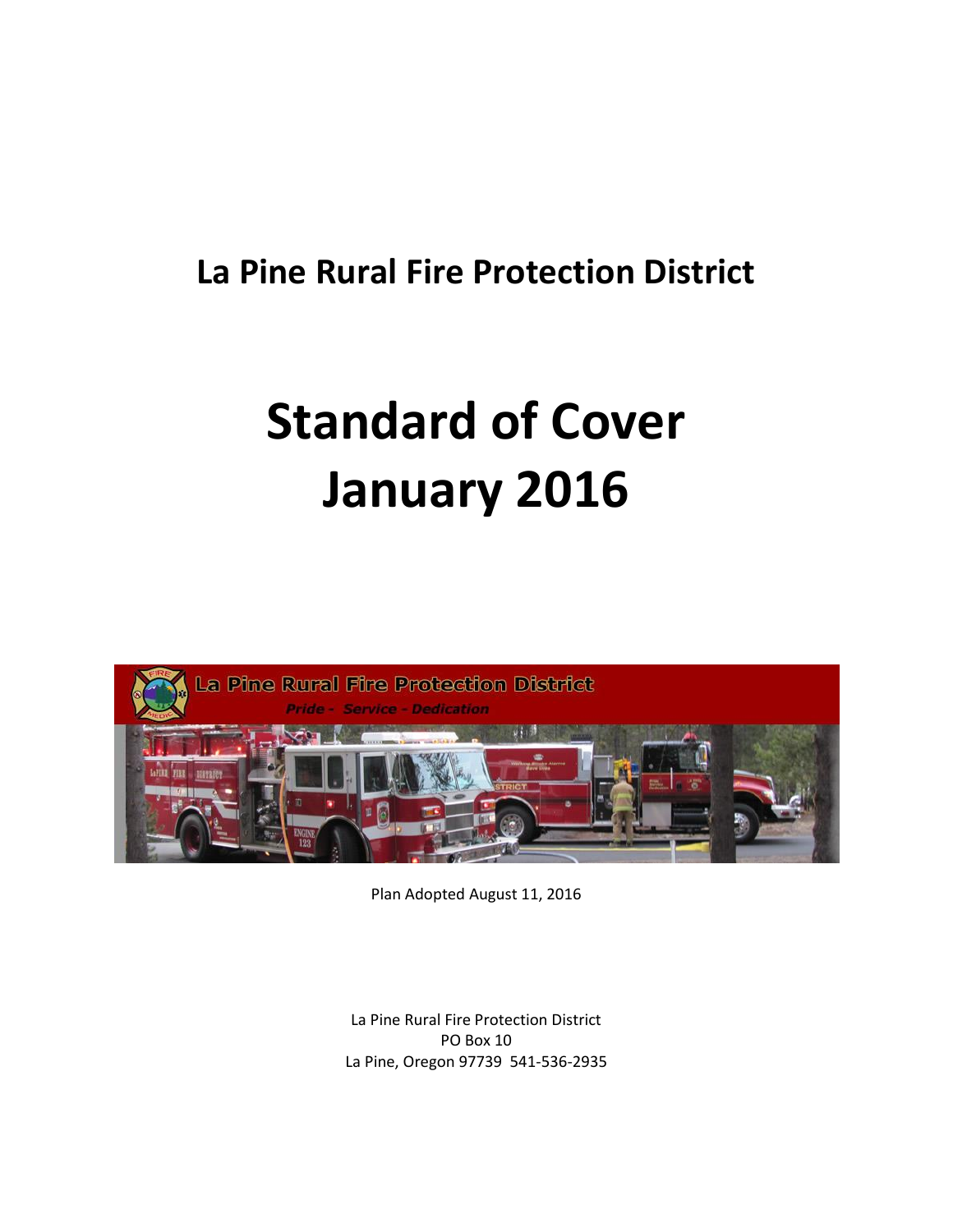# **Table of Contents**

| Introduction<br>3<br>3<br>Community Profile and History of La Pine Rural Fire Protection District<br>Performance Measurement, Data, and Guideline<br>4<br><b>Strategic Planning Process and Risk Assessment</b><br>4<br><b>Structure Fire</b> | Page |
|-----------------------------------------------------------------------------------------------------------------------------------------------------------------------------------------------------------------------------------------------|------|
|                                                                                                                                                                                                                                               |      |
|                                                                                                                                                                                                                                               |      |
|                                                                                                                                                                                                                                               |      |
|                                                                                                                                                                                                                                               |      |
| 5                                                                                                                                                                                                                                             |      |
| 6<br>Wildland Urban Interface fire                                                                                                                                                                                                            |      |
| 7<br><b>Other Fires</b>                                                                                                                                                                                                                       |      |
| <b>Emergency Medical Services (EMS) incidents</b>                                                                                                                                                                                             |      |
| <b>Other Emergency incidents</b><br>8                                                                                                                                                                                                         |      |
| 8<br><b>Technical and Backcountry rescue</b>                                                                                                                                                                                                  |      |
| 8<br>Hazmat                                                                                                                                                                                                                                   |      |
| 9<br><b>Natural Disasters</b>                                                                                                                                                                                                                 |      |
| <b>Mission and Service Priorities</b><br>10                                                                                                                                                                                                   |      |
| Distribution and Concentration of Resources<br>11                                                                                                                                                                                             |      |
| On-scene Operations, Critical Task, and Basic Expectations<br>12                                                                                                                                                                              |      |
| <b>Needed Staffing Assignments</b><br>14                                                                                                                                                                                                      |      |
| <b>Current Response Expectations</b><br>16                                                                                                                                                                                                    |      |
| Goals<br>16                                                                                                                                                                                                                                   |      |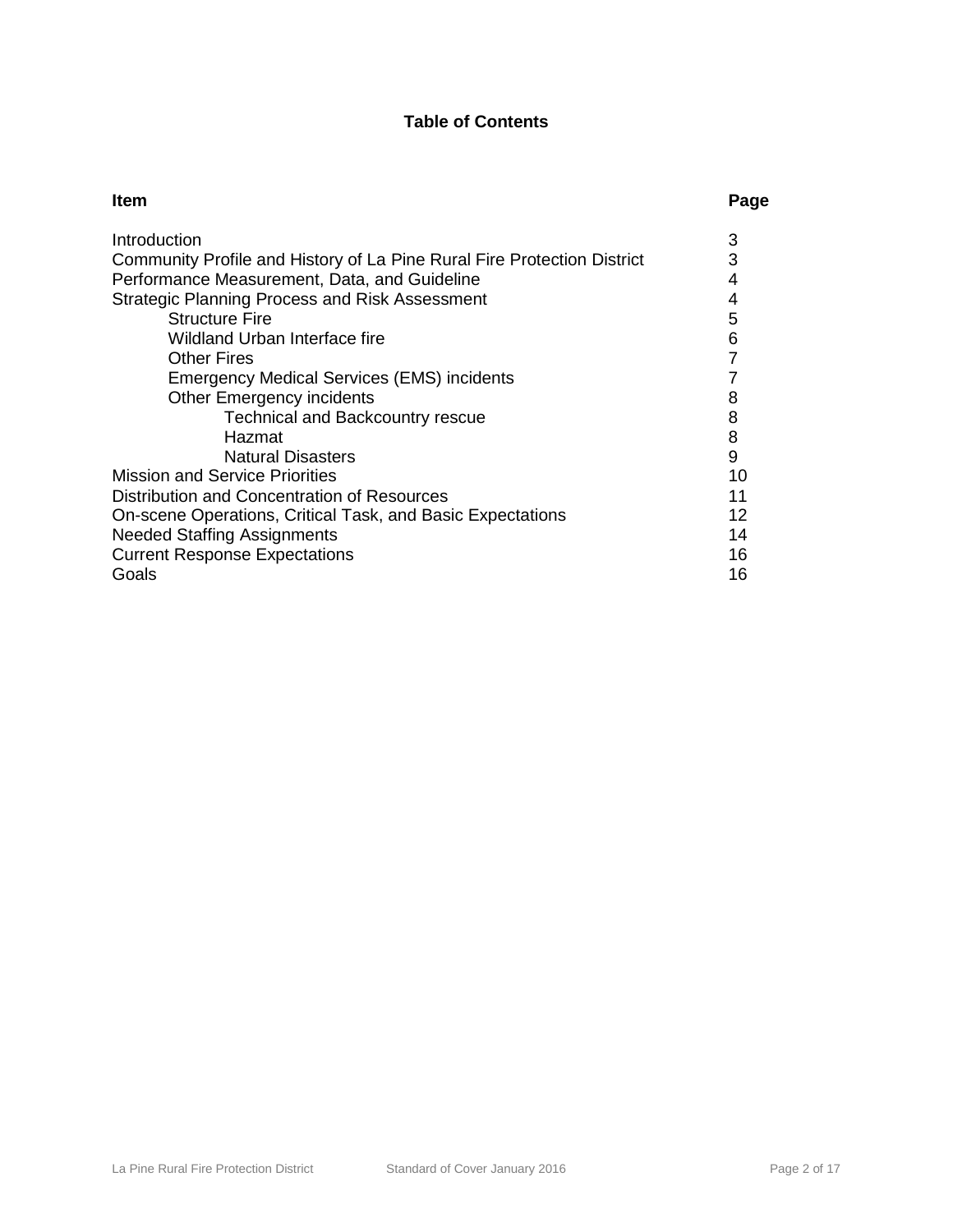# **1) INTRODUCTION:**

A critical assessment and statement of any community emergency services delivery system is from the assessment of the known and reasonably expected risks and then determination of the level of services to be supported and provided. A Standard of Cover for emergency response is intended to provide objective documentation of those community risks that the citizens expect, and based on the resources they provide, to be mitigated by their local fire and EMS services. Wherever possible, data related to emergency response, economic factors, population and demographics is used to create a risk profile for the community. That data, in addition to data from comparable communities with similar risks are used to develop a comprehensive picture of community emergency events and the La Pine Rural Fire Protection District's ability to respond to and mitigate such events. Standard of Cover for emergency response are used nation-wide for this purpose, and the intention of this document is to create a set of expectations for the citizens, elected officials, employees, and visitors in the La Pine Rural Fire Protection District. This Standard of Cover document is intended to be a "living" document, regularly updated as more objective data becomes available and as trends in service, service objectives, or public expectations change.

# **2) A COMMUNITY PROFILE AND BRIEF HISTORY OF LA PINE RURAL FIRE PROTECTION DISTRICT:**

The La Pine area is located in in a high mountain basin within the east slopes of the Central Cascade Mountains. The area is mostly Lodgepole and Ponderosa Pine forests, meadows and traversed by several rivers and streams, and is known for long snowy winters and then warm dry summers. The area had been used for thousands of years by Native Americans, and then the first modern settlers arrived in the early 1900's - primarily for summer grazing pastures and then large scale timber harvesting. The community has grown from a very rural and resource based economy to a more diverse one with retirement and outdoor recreation now becoming the largest economic drivers. The community is still primarily rural with at least 29 distinct neighborhoods, the small incorporated City of La Pine (pop 1,653), and only a few small commercial clusters located along the main transportation routes. The community now has 22,000 in population and is considered a "bedroom" community to Bend, (20-35 miles to the north). It is considered "rural" by NFPA definition (<500 persons per sq. mile population).

In June of 1968 the La Pine Volunteer Fire Association was formed and community members paid \$5 a year to maintain the fledgling fire department. The community also held fund raisers, obtained donated equipment and built a small two bay fire hall. On May 12, 1971 the La Pine Rural Fire Protection District was officially created a special governmental service district under ORS Chapter 478 of the State of Oregon. A Board of Directors consisting of five members administers the Fire District, each elected for a term of four years. The purpose of the Fire District is to provide fire protection and other public safety services to people living in and visiting the Fire District's service area. Property taxes are levied, as provided by ORS 478, and as limited by Oregon state tax law, in an effort to meet the cost of fire protection and other expenses of the Fire District. The district rapidly grew in areas served (117 sq. mi.) adding three new fire stations serving Southern Deschutes County from the Klamath County line to Sunriver. In 1987, the Fire District assumed ambulance services and has been providing paramedic advance life support services since then. Also, at that time the community decided, by a general election vote, that ambulance user fees, rather than tax dollars, were to be the major supporter of the new service.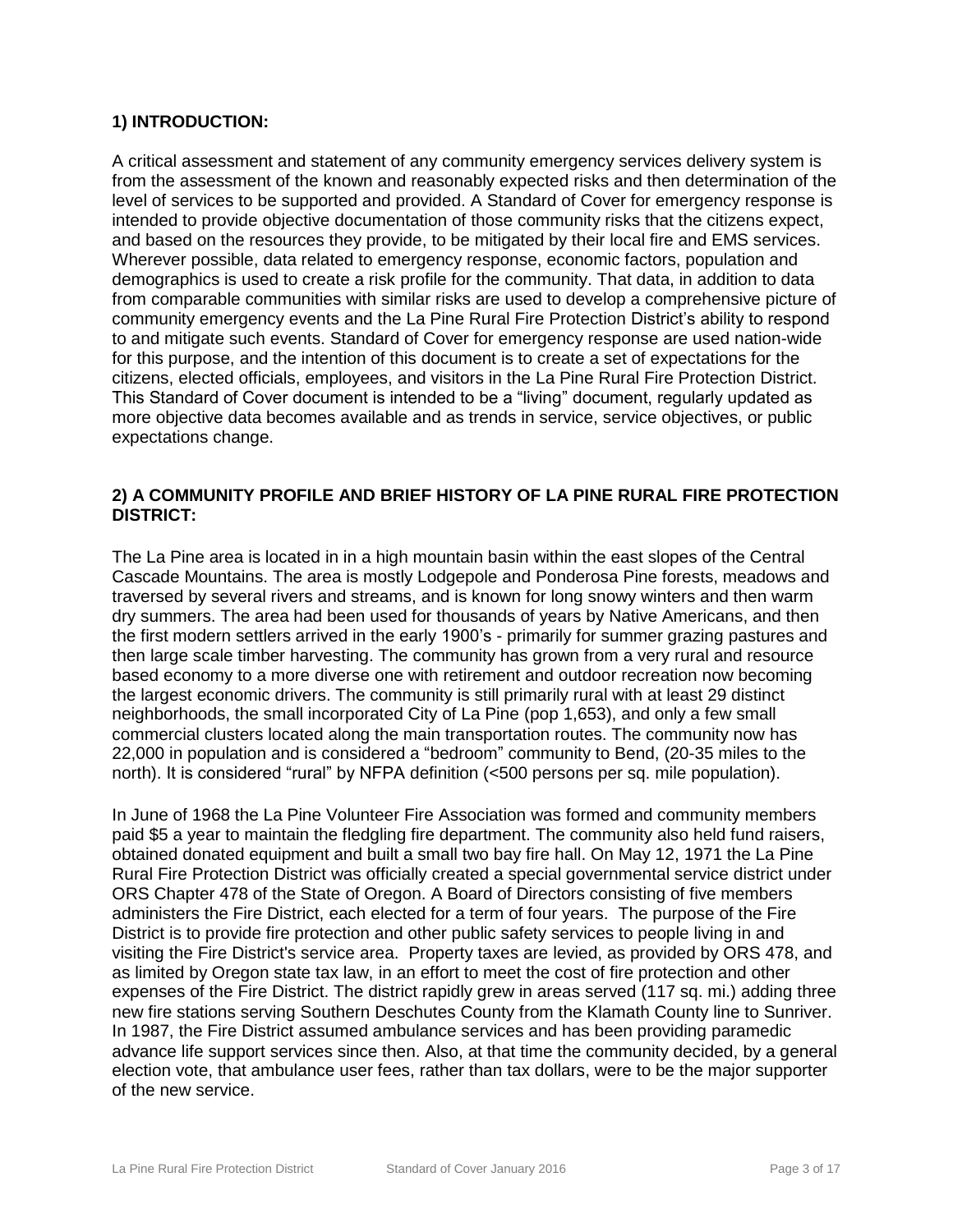Over the years many neighborhoods and communities have annexed into the Fire District in order to obtain services such as:

In 1980, the Wildriver and Newberry Estates subdivisions were annexed.

In 1987, Spring River Estates subdivision was ordered annexed by the Board of County Commissioners.

In 1988, Wagon Trail Ranch subdivision (Klamath County) was annexed.

In 1992, the Sunriver Business Park was annexed.

In 2003, Old Howard Estates (Klamath County) and three small miscellaneous areas were annexed into the district.

In 2006, the Haner Park area petitioned and was annexed.

In 2010 and 2011, the Darlene Way neighborhood and Little River Ranch (Klamath County) subdivision were annexed into the District.

Most recently in 2014, the Pine Forest Addition development became part of Fire District.

Annexations are always initiated by the residents themselves, although the Fire District does assist with guidance for those undertaking the process per ORS Chapter 198.

#### **3) PERFORMANCE MEASUREMENT, DATA, AND GUIDELINES:**

La Pine Rural Fire Protection District, like many other small fire departments across the state, only has limited ability in keeping comprehensive data associated with emergency responses. This is mainly due to the prohibitive cost associated with programs that allowed collection of response data from the 9-1-1 Dispatch Center's CAD and compiling combined 9-1-1 data with information generated after the incident by crew members of La Pine Rural Fire Protection Fire District. The La Pine Rural Fire Protection District does participate in the State Fire Marshal Fire Bridge data collection system and the National Fire Incident Reporting Systems (NFIRS). This data mainly relates to fire incidents and does not always merge with response time data. The data only allowed the La Pine Rural Fire Protection District to determine "average" (or "mean") response times, and does not permit the calculation of fractile (or percentile analysis) times, which have become more common within larger systems. The assumptions within this Standard of Cover are made using the available data and the current trends.

# **4) STRATEGIC PLANNING PROCESSES AND RISK ASSESSMENT:**

The La Pine Rural Fire Protection District has completed a series of strategic plans and community risk and service assessments over the years. The latest, starting in 2010 with a community risk and service assessment was worked into a new strategic plan, and that was recently updated July 2013 and adopted by the Board in September 2013. A comprehensive risk assessment covering fires, emergency medical events, and other potential emergencies takes into consideration, at a minimum, the following factors:

• Past emergency response history – This takes into account the actual demand for emergency services, what types of emergencies impact the community daily, how often they occur, and the life safety and economic consequences of these emergencies.

• Life risk – Life risk evaluates how many people live in the region, travel through, visit, and work in the area. Determining what citizens are doing that might pose an extraordinary risk and when emergency crews are available, are important factors.

• Community economic risk – This asks the question, "What is the risk to the community if certain infrastructure is lost to fire?" For example, the business areas in the district are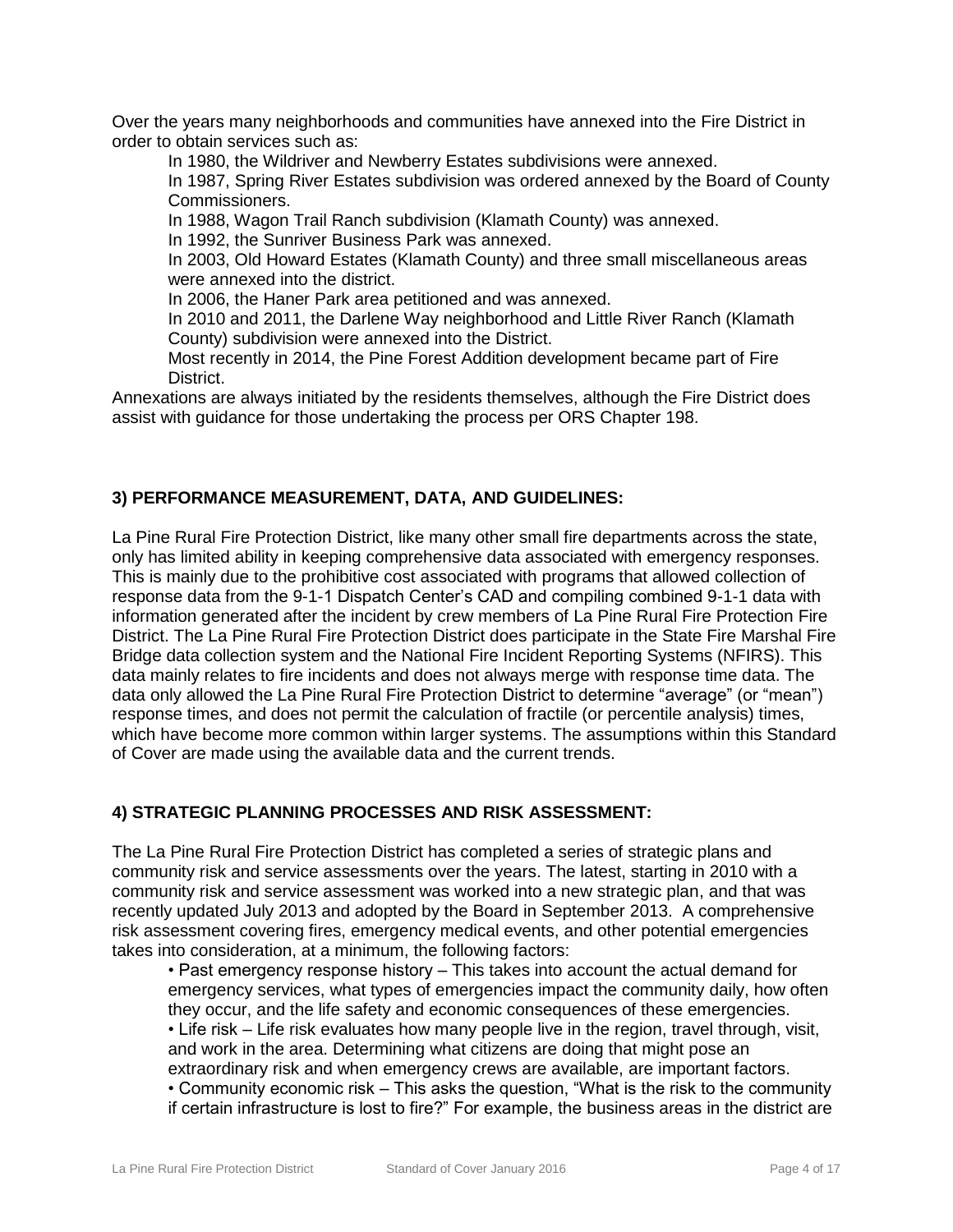relatively quite small. Losing just one or two, or a public facility such as a school or senior center would have traffic consequences to all the remaining businesses. However the biggest risk is wildland fire affecting homes, many of which are second and resort properties, as the region his becoming known for its recreational opportunities. One question that is always asked when considering this type of risk, "Would the business and/or homeowners rebuild and return to the community?"

• Infrastructure risks – The risk analysis assesses factors associated with places where people live and work. For example, the predominant type of construction and do they have sufficient year round general road access provided for fire and rescue equipment, fire flow needs estimates for the community and areas without fire hydrants and/or inadequate fire flow then requiring water to be transported. And lastly, are there automatic fire sprinklers present which obviously would greatly moderate most fire risks.

- Transportation risk road, rail, water, and air transportation are considered.
- Environmental or historical risk Any event that may cause severe or permanent damage to the environment or area historical features is considered.

• Pure dollar loss – The risk associated with losing a structure and its contents, particularly if uninsured or underinsured, along with the risk that the structure may never

be rebuilt and return to the tax rolls.

**Structure Fire:** In the La Pine Rural Fire Protection District, the statistical incidence of structural fires is relatively low. The risk presented by an out of control fire spreading to neighboring structures and into the wildland, however, is disproportionately high based on the predominantly dry weather conditions (summer), topography, and landscape. Few buildings in the La Pine Rural Fire Protection District have fire sprinklers. The exceptions are the larger and newer commercial and school buildings. In 2015, the La Pine Rural Fire Protection District responded to 68 hostile fires (actual fires not including smoke scares, confined fires such as chimney and flue, unauthorized burning, and false alarms) of which eighteen (18) were structure (including mobile home or residential RV fires). The five year average (2010 -2015) was fourteen (14) structure fires.

The average response time for the first unit to arrive on scene was just over 10 minutes. The average number responding firefighters was 10 without counting automatic and mutual aid. The fire district normally has seven career and four students assigned to a shift with an additional two chiefs on days and/or on call. Bringing daily staffing in station to 13, but this could be as high as 16 or few as 6 depending on schedules.

The time/temperature curve standard, based on objective fire data from the NFPA and the Insurance Services Organization (ISO) have established that a typical point of ignition in a structure fire will "flash over" within three (3) to thirty (30) minutes, turning a simple room and contents fire into a structure fire of significant magnitude. NFPA 1710 standards, as well as industry best practices, indicate that to conduct an effective and safe interior attack on a basic residential structure fire requires a minimum of 14 personnel on scene within 8 minutes along with an uninterrupted water supply of 400 gpm for at least 30 minutes. NFPA 1720 standards, as well as industry best practices, indicate that for rural areas (population <500 per sq. mile, such as the La Pine Rural Fire Protection District) a minimum response goal will be 6 personnel with a 14 minute response time 80% of the time. Therefore, for structural fires, the La Pine Rural Fire Protection is primarily concerned with providing life rescue and confining the fire to the structure of origin. When available resources allow, along with favorable operating conditions, the La Pine Rural Fire Protection District will engage in more aggressive tactics that might allow confinement to the area of origin within a structure (for example, the room of origin, the garage, etc.).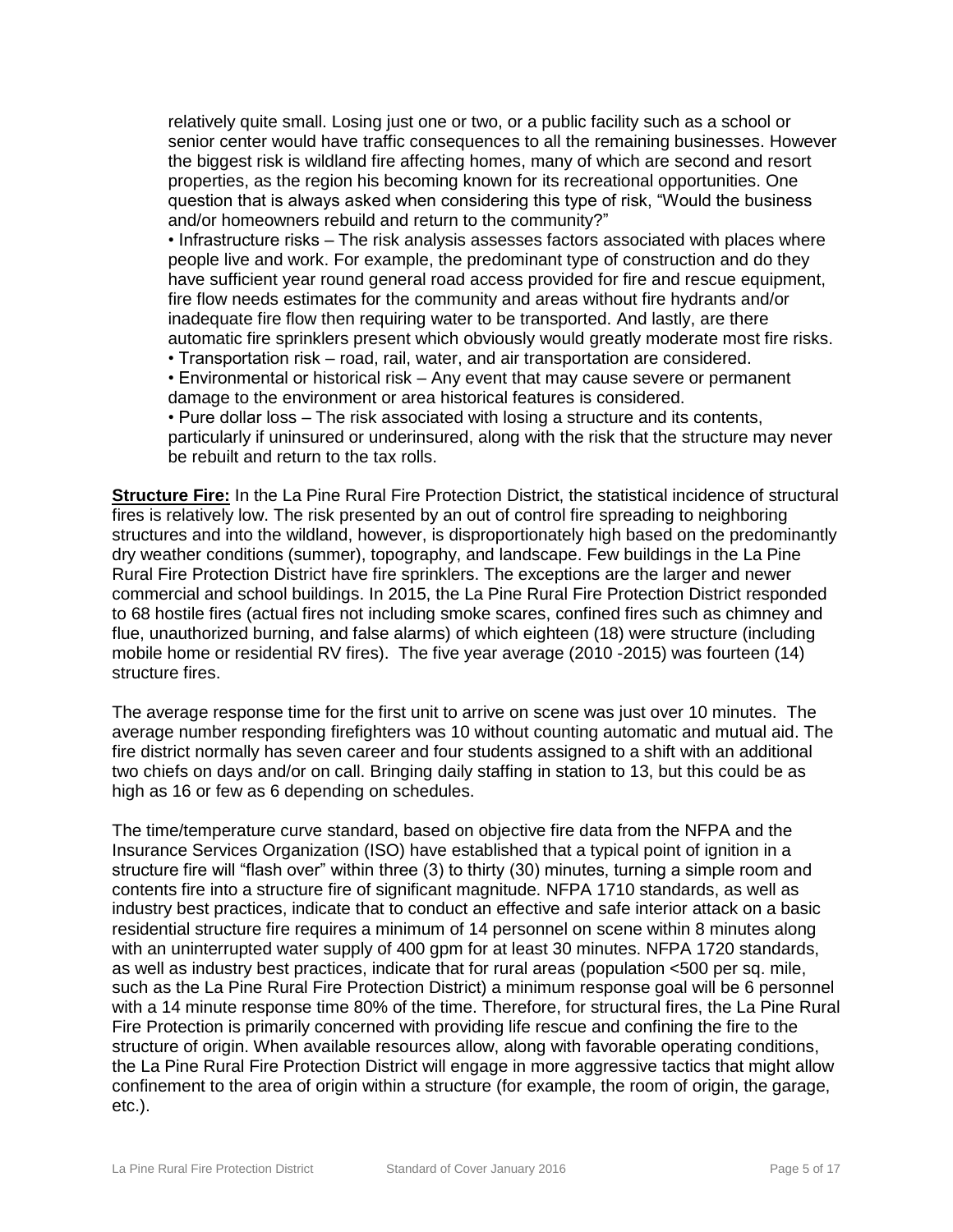**Wildland Urban Interface Fire:** A wildland urban interface fire (WUI fire) is the term used to define a fire that occurs in areas where human built structures are in close proximity to forest and wild areas of natural vegetation. The vegetation is typically brush and undergrowth (ladder fuels), and trees. Fires of this nature are particularly difficult to control for several reasons and fires tend to gain significant ground once started. First, response times are often longer to the rural and remote portions of a fire district and/or access being difficult. Second, many of the interface areas have inadequate water supply for firefighting, which requires supplies to be trucked in (additional resources required) and which often slows fire attack. Third, as WUI fires quickly expand covering large areas, they create multiple exposures to structures in its path (additional resources required). Fourth, natural cover WUI fires are often wind-driven and take place during the warmest and driest part of the year (accelerating intensity and rate of spread). Fifth, most structures that are in close proximity to the WUI areas tend to be made of combustible materials. Many owners of these structures enjoy the "natural" landscape and may not have made their property Firewise (defensible and hardened) to withstand a wildfire threat (with or without fire department assistance).

Most, if not all of the all development within the La Pine Rural Fire Protection district is built in or adjacent to natural areas that are susceptible to a wildfire. The La Pine Rural Fire Protection District is also almost completely surrounded by large unbroken tracts of Forest Service, BLM, and State lands. Wildfire both large and small has been and are historically very common and a natural occurrence in the habitat and climate of the region. Wildfire on private lands within the WUI is the primary jurisdiction of the Oregon Department of Forestry (DOF) in which property owners pay an annual forest fire patrol fee. This service is provided from the DOF Sisters Office, with additional brush engines stationed in the La Pine and Sunriver areas during the "state declared" wildfire season. The La Pine Rural Fire Protection District is basically responsible for structural fire protection within its fire protection district but responds for Initial attack to keep WUI fires from becoming larger and thus threatening structures.

The history of wildfire in the La Pine area shows that it can be an expected and even somewhat natural occurrence not unlike snow or rain. Historical fire maps show that almost every part of the La Pine Rural Fire Protection District has been burnt by a large forest/natural cover wildfire in the last 100 years. An ongoing list of recent large fires substantiating that claim: In 1984, the 340 Acre Wampus fire forced evacuation of the Ponderosa Pine neighborhood as well as other east side residences. One home was lost. In 1990, the 45 acre Thousand Trails fire caused the evacuation of Thousand Trails and Oregon Wonderland II neighborhoods. Also another fire in the Spring River area forced 90 homes to evacuate. In 1992, a 200 acre fire caused 60 homes in La Pine to evacuate. In 1995, the 600 acre Pringles fire forced 110 evacuations in the Wild River area. In 2005, the 139 acre Park fire forced the evacuation of 700 in the La Pine State Park area. As recent as in 2013, a large 168 acre wind driven wildfire ripped through the City of La Pine forcing evacuations of Huntington Road and Crescent Creek neighborhoods. The 330 acre Stage Coach fire burnt just south of the fire district boundaries causing evacuations in the Oregon Outback area. Although La Pine has been fortunate on the number of lost homes, just to the north in Bend, during the same time period, over 90 homes have been lost under similar circumstances.

The La Pine Rural Fire Protection District responded to twenty-eight (28) hostile (not including reports of smoke or false alarms), natural cover and/or wildfires and to one hundred (129) unauthorized outdoor burning calls in 2015. The five year average for hostile natural cover /wildland fires is twenty–nine (29). Most of these fires are during the warmer and drier summer months of May through September.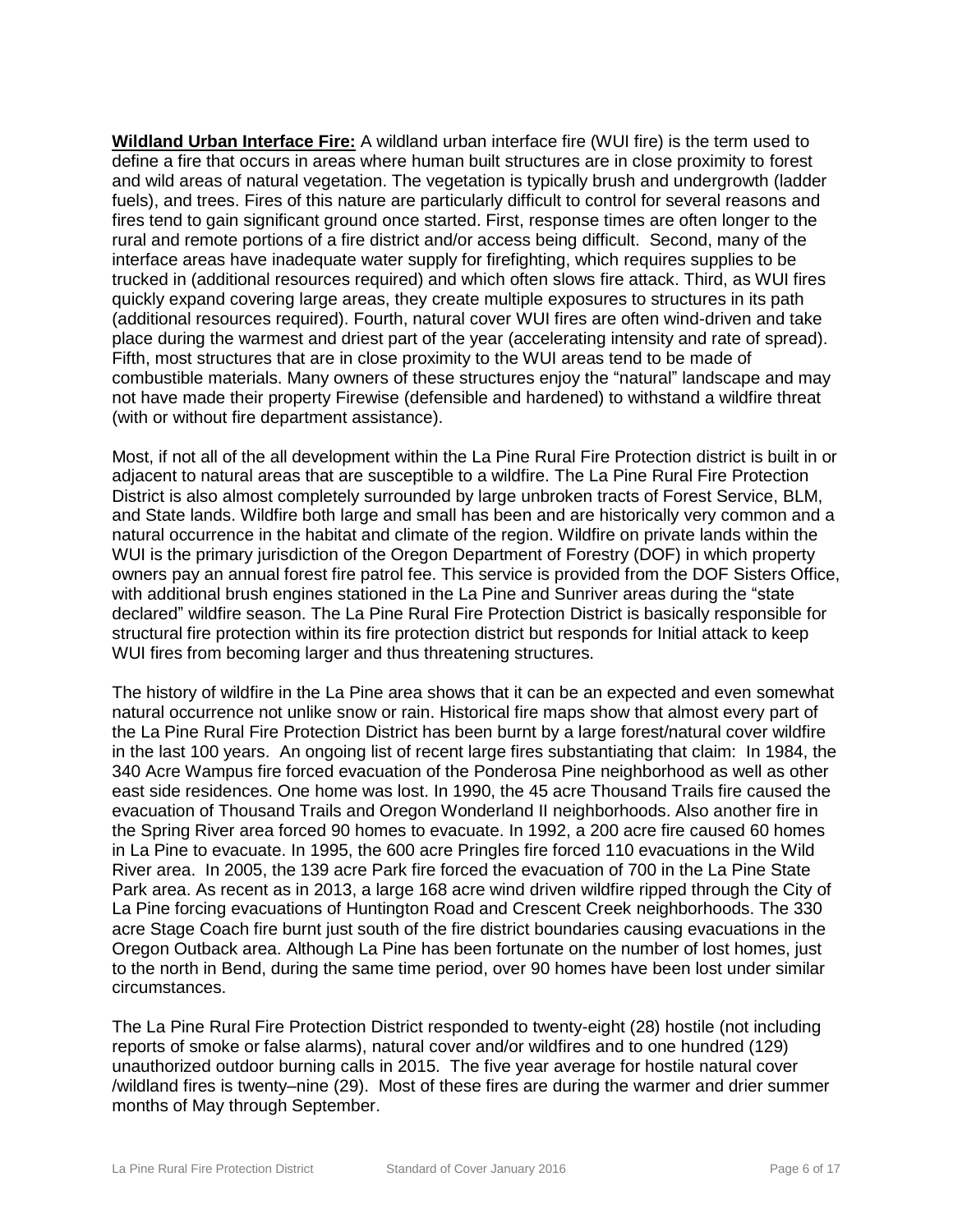**Other Fires:** The remaining fires that La Pine Rural Fire Protection District responds to are grouped into much smaller categories. Examples of the thirty (30) fires in 2015 that did not involve structures or wildland included vehicle fires, trash fires, chimney fires, fires in dumpsters and cooking containers, and other miscellaneous fires. The most significant being vehicle fires with was ten (10) of those thirty (30) fires . These fires presented a trend indicating that La Pine Rural Fire Protection District does not have a high risk with any fire type other than structural or wildland.

**Emergency Medical Services (EMS) Incidents:** La Pine Rural Fire Protection District provides ALS critical care transport (from maintained road access) within County approved franchise Ambulance Service Area (ASA) which is over 1000 sq. miles and significantly larger than the Fire District's boundaries. This area is mostly state and federal forest lands, parks and recreational areas and remote highways. It is considered a "frontier area" by state EMS definition. The Deschutes County ASA goals for EMS response times are:

Urban - 6 min, 90% of the time Suburban - 15 min, 90% of the time **Rural - 45 min, 90% of the time**  Frontier - 2 hours, 90% of the time

Medical emergency related incidents account for over 90% of La Pine Rural Fire Protection District's call volume. Over 55% of all reported EMS related incidents in 2015 did not involve ALS transport to the hospital. Of those who were transported, a 2011 study showed another 47% were not emergent in nature (relative stable to life and limb for the next 24 hours). This is a critical impact on this community resource as ALS critical care transport to the closest hospital (St, Charles Medical Center (SCMC) Bend) and return back to service (total time on task) is over 2 hours. During these times, district resources are away from the community and not available for life saving efforts where ALS would make a difference. The average EMS related call (total time on task), with or without transport, was 1 hour 9 minutes in 2015. Motor vehicle crashes (MVC's) make up the most significant emergency trauma calls for EMS and rescue. In 2015 The La Pine Rural Fire Protection District responded to 68 MVAs both within the district and to the ASA. Half were on US Hwy 97 and State Hwy31, two major transportation routes through the community where high impact crashes occur often. About a third of all MVAs required significant heavy extrication of entrapped passengers. These incidents tax local resources simply because of the number of units and personnel it takes to properly manage them, including multiple patient treatment, extrication, establishing a safe working area, time on task, and transport.

Other medical incidents that La Pine Rural Fire Protection District responded to over the year included strokes, cardiac arrest, diabetic emergencies, breathing difficulties, overdoses, falls and a wide range of traumatic injuries. However, most responses are general medical in nature (i.e. flu like symptoms, dizziness, vomiting, and aches and pains, and/or lift and welfare assist) frequently due to long standing chronic conditions and citizens feel they have no other alternative than to dial 911. While the rate of MVC's remains relatively steady throughout the year, traumatic injuries spike in the middle of winter when cold-weather recreation is at its peak (snowmobiling, skiing, snowshoeing, along with slips and falls), and during the summer months when ATVs, biking, hiking, boating, river floating, and other outdoor activities bring people outof-doors.

The La Pine Rural Fire Protection District strives to maintain two advanced life support critical care medic units in service 24/7 staffed with at least two firefighter/paramedics. This is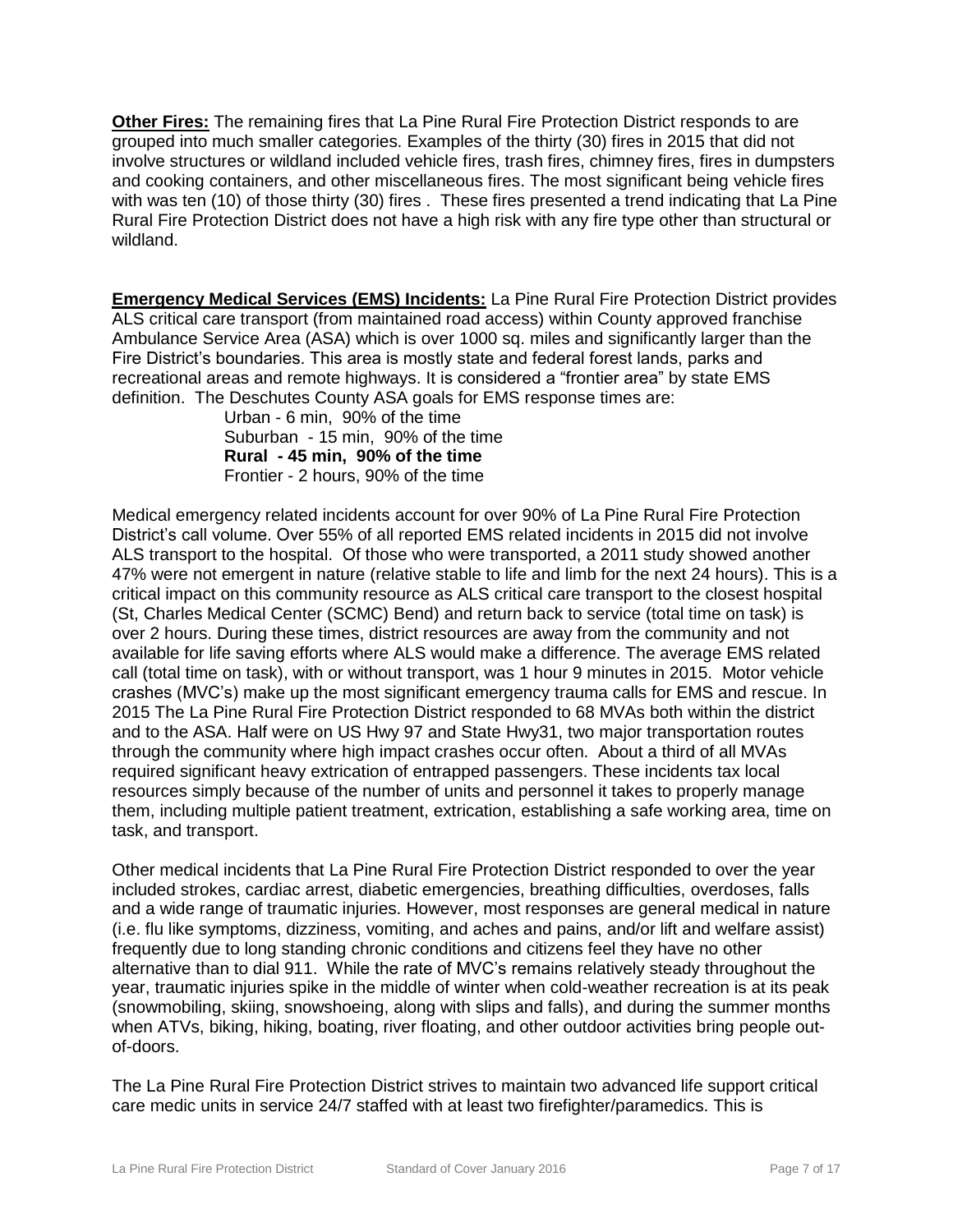supplemented by at least one, if not two, single person firefighter paramedic quick response units. As student staffing allows, the district can, from time to time, put on a third medic unit in service but often only to the BLS level. Firefighter/paramedic mutual aid is available from Sunriver Fire to the north of the district and Crescent Fire from the south; however, both those agencies only have one unit available for service. When both medics are out of district the shift commander initiates a personnel call back. The fire district does have the availability of two regional medical evacuation helicopters as a resource, and helicopter landing pads at stations 101 and 102 for the most extreme medical emergency cases and when available due to flight and weather constraints. In 2015, the La Pine Rural Fire Protection District paramedics transferred 67 patients to an air evacuation.

# **Other Emergency Incident Types:**

**Technical and Backcountry Rescue**: The La Pine Fire District provides vehicle extrication rescue, and each of its three engines are equipped with stabilization equipment; hydraulic rescue tools, electric and gas saws, air chisels, and lift bags. The district is also capable of simple patient extractions (low angle) such as up over road and river cut banks. Finally the district has limited shore based water rescue capability with rope throw bags. In 2015, the district performed twenty–three (23) vehicle extrications, two (2) water and one (1) ice rescue. The district is limited in its ability to respond and deploy only to and from maintained roads. For all back country, off road, technical rope, on and below surface water, swift water rescue, ATV, snow machine, marine, horseback, avalanche, and searches are within the jurisdiction of the Deschutes County Sheriffs Office, and/or the federal land agency. The Deschutes County Sheriff Search and Rescue Team is an all-volunteer 150 member team commanded by a full time Captain and four S&R Deputies. Although an on-duty deputy can arrive within a few minutes, actual team assembly and deployment, especially to remote sites, response times are a couple of hours or more.

**Hazmat risk**: US Highway 97 is a major North - South thoroughfare in Central Oregon and goes directly through the La Pine Rural Fire Protection District for approximately 17 miles. Paralleling this route is the Central Oregon branch of the Burlington Northern Santa Fe railroad (BNSF). General commodities, gasoline and other petroleum products, crude oil, and industrial chemicals are the primary hazardous materials transported through the District. However, residential and populated areas that are directly exposed along these routes are limited to small isolated sections within the City of La Pine. These transportation routes are also isolated from the major waterways within the district. This significantly reduces the potential large scale life safety and environmental impacts of a hazardous material spill or fire from a transport accident. The area also has no manufacturing or industrial operations other than a few related to the wood products industry.

There is an intra-state high pressure natural gas and pumping station, operated by TransCanada that also runs parallel but west of the north south transportation corridor. However, it is outside the fire district and on mostly federal lands and right of way. The pipeline touches a small part of the City of La Pine in its relatively small industrial area and is also tapped to provide gas to a small municipal distribution system within the City of La Pine operated by Cascade Natural Gas.

There are nine (9) motor vehicle fueling stations and two propane bulk distribution stations within the fire district.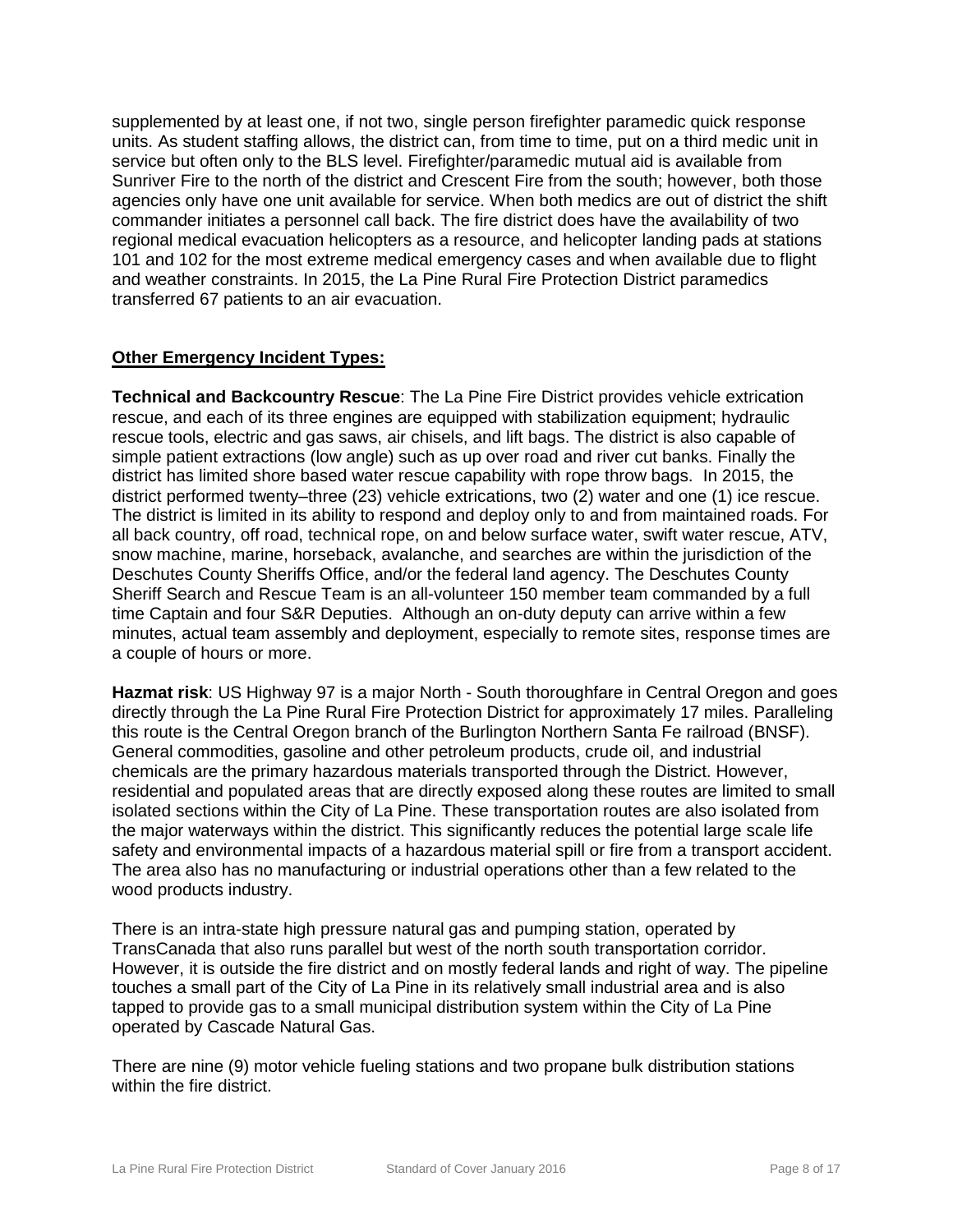All La Pine Firefighters are trained to the awareness level. Mitigation capabilities are limited to isolation assessment, monitor, and to assist with self-rescue. The district has flammable gas meters, carbon monoxide meters and thermal imaging on each of it engines. The La Pine Rural Fire Protection District is in the State of Oregon Haz Mat Team Region 2 with initial service provided by Eugene, which is a minimum of 2 hours response. Haz Mat back up is provided by State regional teams in Klamath Falls and Salem, which also would have 2 hour plus responses. BNSF has a Haz Mat depot in Klamath Falls, and TransCanada has hazmat techs stationed in Redmond Oregon. In 2015 the La Pine Rural Fire Protection District responded to 15 hazardous material type calls. None required the activation of a state team.

**Natural Disasters:** Causes of state or federal "declared" natural disasters in the region over the past four decades are: Fires: 4, Storm 4, Floods: 2, Drought: 1.

**Wildfire** and WUI fires are the most significant threat due to the natural environment and habitat of the area. This was discussed in the previous section on fire.

**Storm risk**. Weather risks come in several variations. **Heavy snows** have caused a couple of residential and commercial building collapses in the past 25 years. The snow also creates severe access problems to many neighborhoods that have no or limited road maintained service. But most often snow and ice increases traffic crashes, slips and falls, and cardiac events (due to snow removal physical exertion). **Winds,** however, become the most frequent and problematic. The area experiences two or three significant wind events each year. These events often cause trees to fall into power lines causing power outages and becoming more problematic in the dry season causing wildfire starts. The 2013 Rosland Road fire, mentioned previously, was one of 15 wildfire starts that occurred that day which all were caused by a wind event. **Cold weather** with subzero temperatures increases the risk of fires due to the stressors placed on mechanical systems and or occupants ill-advised efforts to keep warm with portable and/or make shift heaters. Although a week or two of subzero temperatures is common each winter, as recent as the winter of 2013/14 temperatures in the fire district reached - 35F below zero. The last storm risk is **lightning and hail** storms. Lighting storms are a common occurrence during the summer months and of course bring the concern for wildfire starts. These storms, if there is moisture with them, can also bring significant hail. It is not uncommon to have a 1-2 inches of hail accumulated on the ground and/or to have hail stones ranging in from marble to golf ball in size.

**Flood risk**. The La Pine Rural Fire Protection District has the Deschutes River and the Little Deschutes River running most of its length totaling approximately 61 river miles. Property along these waterways would be the most prone to flooding. Both these waterways are controlled by a series of upriver dams. However, other than localized properties directly along these areas, flooding has not historically been a serious problem. This is primarily due to the porous nature of the underlying volcanic rock and the upstream reservoir and dam systems used for regulation. An upstream dam failure would of course have potentially large impact, but that is also a remote risk. In 2000, the biggest dam, Wickiup built in 1942 was, reengineered and fortified due updated knowledge of potential earthquakes.

**Earthquake risk**. The La Pine Rural Fire Protection District is in a lower to moderate earthquake risk zone. Being situated in the Cascade mountain range, the area experiences frequent earthquakes. However, they are often very low intensity and/or very deep, with no local active fault lines - meaning little effect to the surface. In 2015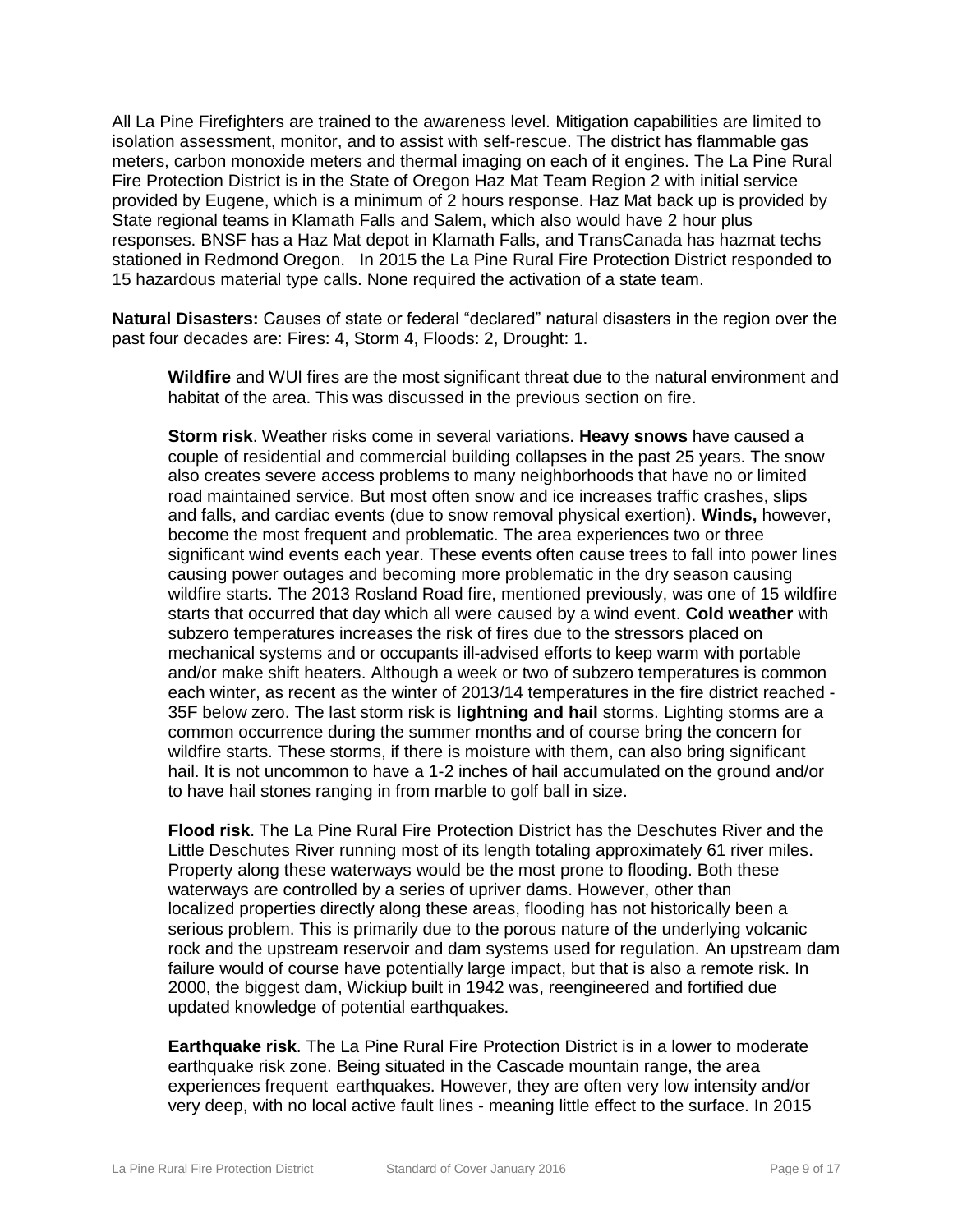there were 31 earthquakes in the La Pine area all under 3.0 and most 7 to 8km deep. In the past 100 years there have been six (6) 7.0 or larger earthquakes in the greater region. However, all at least 230 miles or further away. The major earthquake threat is to the Cascadia Subduction zone and major related faults off the coast of Oregon (and about 250 miles from the fire district) where a mega quake 8-9.0 is historically likely (400-600 year average cycle). This would create severe damage along the cost and into the Willamette Valley and/or a lessor quake actually in the Willamette Valley may do the same, due to the soils in the region. The La Pine area, being on the east side of the Cascades, would feel little direct effect of such seismic forces. However, it is highly expected that this region will be sending aid (i.e. fire and rescue) to those points west of the Cascades in the event of such an occurrence and possible taking in of refugees.

**Volcano risk**. The fire district is located within the Cascade mountain range which has an active volcanic history, however, the risk is low and infrequent (last being ~4,000 years ago) in central Oregon. Two long-lived volcanic centers, Three Sisters and Newberry, both outside, but within 10 to 20 miles of the fire district, and several smaller volcanoes have also hosted numerous eruptions in geologically recent times (past 15,000 years) that ranged widely in size and character. Some covered sizable areas with lava flows or swiftly moving flows of searing ash and pumice. Others only managed to produce small volumes of ash that blew downwind and were barely detectable in the geologic record, or they produced lava flows in areas now within federal Wilderness areas. Similar eruptions may occur in the future and depending on their location and scale, as to the effects that they would have on the fire district. Most lava flow maps do not show any potential projections into the fire district. However, the Paulina Creek drainage would be suspect to lahar and debris flows from Newberry. In addition, an eruption of any one of the major Cascade Range volcanoes could affect the district and the region with ashfall if the wind direction were favorable.

# **5) MISSION AND SERVICE PRIORITIES:**

This strategic planning process re-identified who the primary customer was for the La Pine Rural Fire Protection District in regards to who sustains the District and the essential services they required. Emphasis was placed on which services were the most important with the realization that the District cannot be everything for everyone, but rather seek true excellence on the things that mattered most to the community. It was observed that the district could only provide what was required by law. The process challenged the strategic planning committee to look critically at values, philosophies, beliefs, desires, and futuristic goals focusing on service to the Fire District members. It was discovered that the 2002 mission was still applicable for the District:

#### **"Minimizing pain, suffering, and the loss of life and property through prevention, fire suppression, rescue and emergency medical services"**

With this Mission Statement in mind, the committee identified a new Vision Statement to establish future targets of excellence:

#### **"To be a rural fire and rescue district that the community respects, trusts and supports"**

Through its work the committee realized that the original 2002 vision of the District really best summarized the values of the District and that they are still very valid: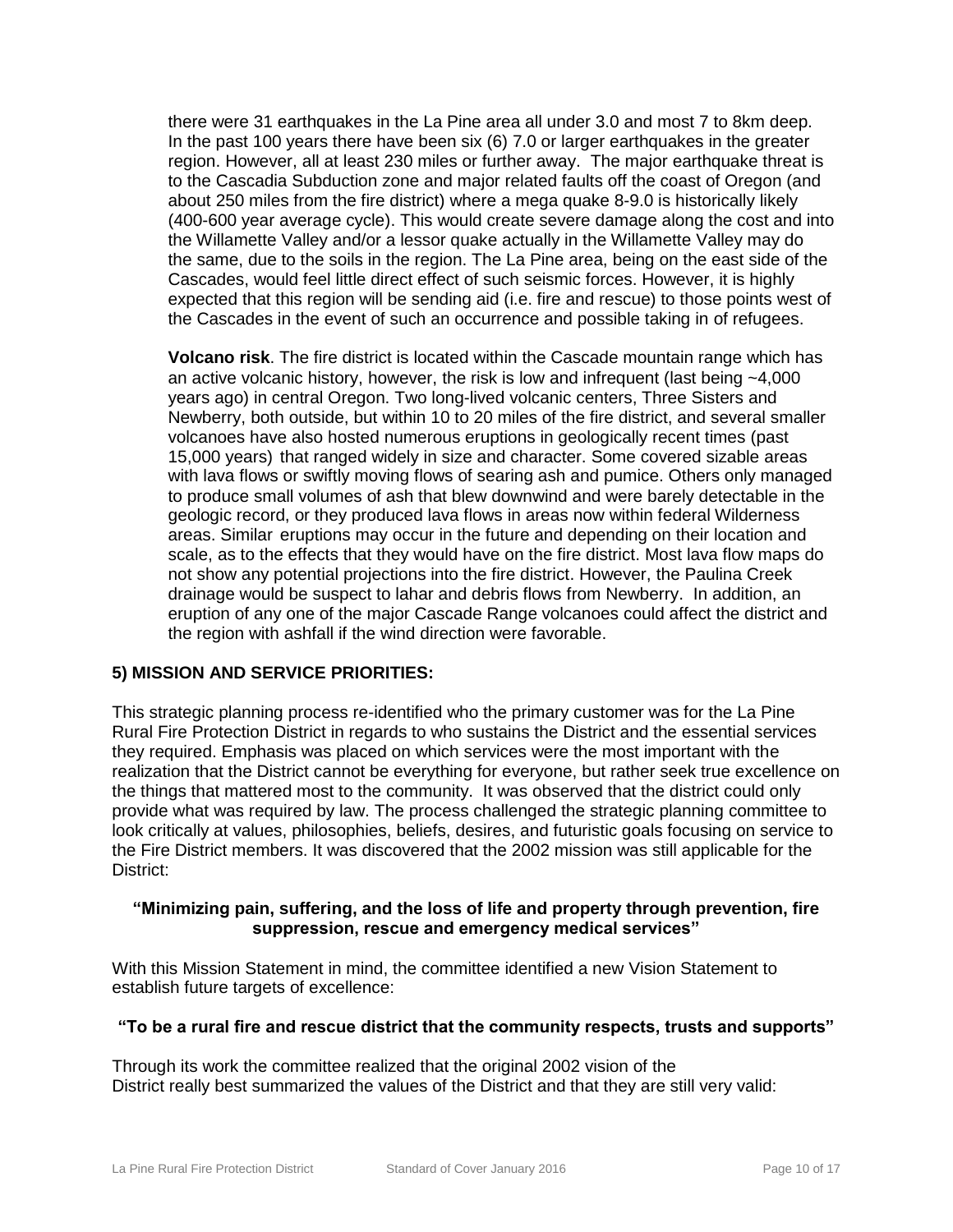# **"Pride, Service and Dedication"**

Based on the above risk analysis, historical response data, district resources and through a mission overview and strategic planning process, the Service Priorities for the La Pine Rural Fire Protection District as determined by the Board of Directors are:

- 1. **Tax supported fire district first and always first with the ambulance service area and outside jurisdiction second, but not at the exclusion of in-district service.**
- 2. **Always have an in-district La Pine response, even if only for command.**
- 3. **Fire suppression – residential, wild land urban interface, vehicle, small commercial in both hydranted areas (40% of District) and unhydranted (60% of District).**
- 4. **Emergency Medical Services where paramedic advanced life support staff stabilizes the patient then transports those in need of ALS transport.**
- 5. **Rescue services for fire, extrication, low angle and shore based ice and water rescue for in-district and road based rescues.**
- 6. **Public communications and information on prevention of wild land fire, burn permits, proper use of 911, smoke and CO detectors, home fire safety, development check lists, and district operations.**
- 7. **Hazmat identification and isolation.**
- 8. **Public relations services such as blood pressure checks, station tours, presentations, and participation in major community events.**

# **6) DISTRIBUTION AND CONCENTRATION OF RESOURCES:**

Current Deployment and Points of Service Delivery that the La Pine Rural Fire Protection District provides its emergency services as defined by the Board prioritization based on the above risk analysis from three (3) fire stations within the Fire District:

**Station #1** (101) is located at 51550 Huntington Road, La Pine Oregon. This station serves as the southern career station. Fire administration and support staff including medical billing representatives are located next door at 51590 Huntington Road.

Staffing • Fire Chief

- Deputy Chief
- 2 administrative staff (non-response)
- 4 career firefighter/paramedics (minimum 3) per shift (12 total)
- Student reserves as assigned per shift

Equipment • 1 structural/rescue engine, type 1, 1250 gpm pump, 1000 gallons of water

• 2 interface engines, heavy brush, type 3, 500 gpm pump, 750 gallons of water

- 1 water tender, type 2, 1000 gpm pump, 2500 gallons of Water
- 1 ALS medic unit
- 2 QRU / light brush type 6
- 2 command/staff vehicles
- 1 support services unit
- 1 utility/plow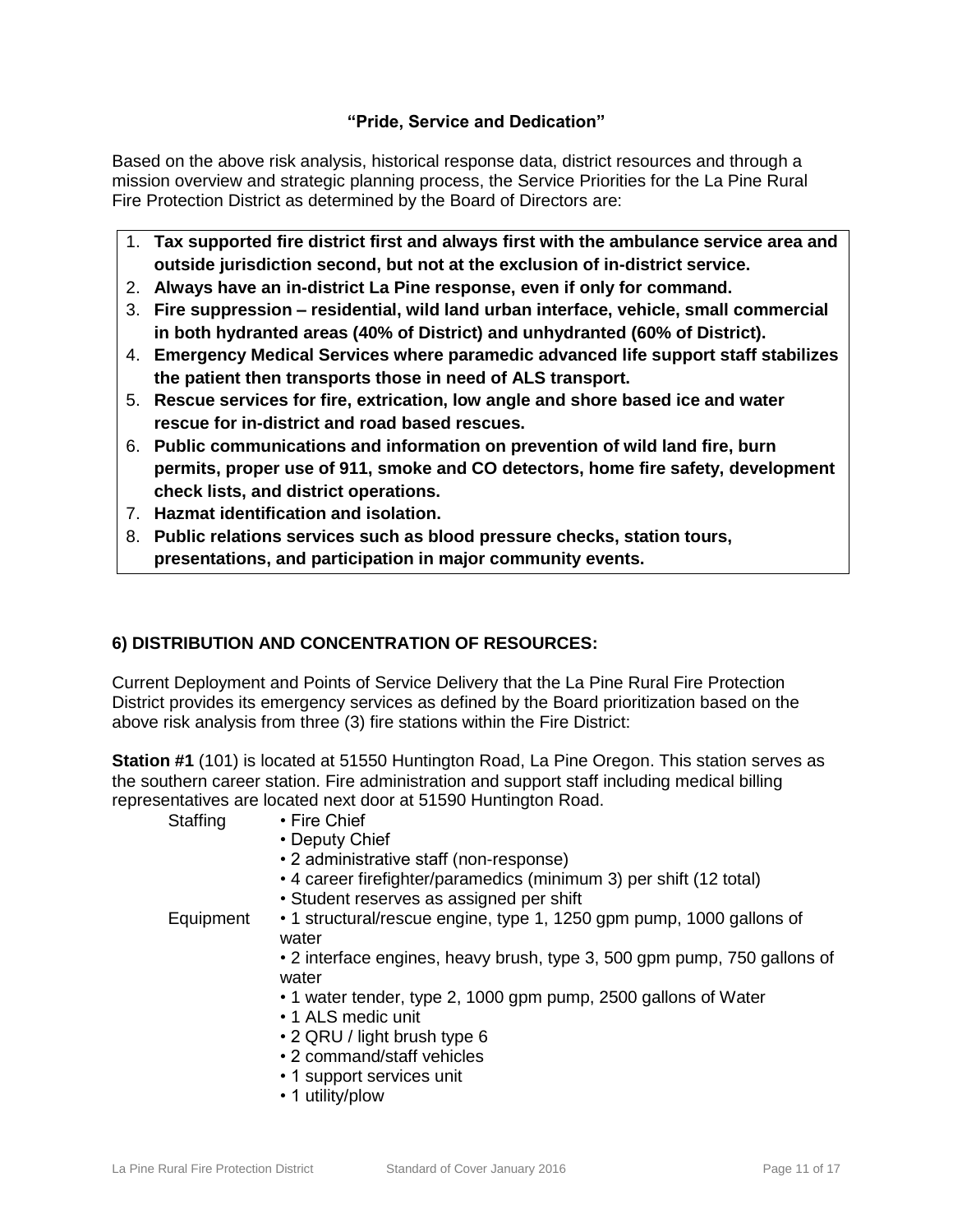• 1 staff vehicle

**Station #2** (102) is located at 55785 South Century Drive, Sunriver Oregon. This station serves as the northern career station.

- Staffing 3 career firefighter/paramedics (minimum 2) per shift (9 total)
	- student reserves as assigned per shift

Equipment • 1 structural/rescue engine, type 1, 1250 gpm pump, 1000 gallons of water

• 1 interface engine, heavy brush, type 3, 500 gpm pump, 750 gallons of water

- 1 water tender, type 2, 1000 gpm pump, 2500 gallons of water
- 1 ALS medic unit
- 1 QRU / light brush type 6

**Station #3** (103) is located at 15590 Burgess Road, La Pine Oregon. This station serves as the central reserve and student dorm station.

- Staffing Student reserves as assigned per shift and possibility off duty (up to 12 during the school year
- Equipment 1 structural/rescue engine, type 1, 1250 gpm pump, 1000 gallons of water
	- 1 water tender, type 2, 1000 gpm pump, 3000 gallons of water
	- 1 ALS medic unit

# **7) ON-SCENE OPERATIONS, CRITICAL TASKS, and BASIC RESPONSE EXPECTATIONS:**

The La Pine Rural Fire Protection District goal is to provide the service outlined by the Board of Directors to effect the greater good of the community as a whole first with protection of life and property from fire, accident, and emergency illness. Therefore, due to current resource levels the La Pine Rural Fire Protection District is primarily concerned with providing life rescue and in confining the fire to the structure of origin and/or protecting immediate structures from wildfire. When available resources allow, along with favorable operating conditions, the La Pine Rural Fire Protection District will engage in more aggressive tactics that might allow confinement to the area of origin within a structure (for example, the room of origin, the garage, etc.) or initial attack on wildfires with the responsible wildland agencies. In addition, La Pine Rural Fire Protection District provides emergency advanced life support (ALS) service that may include transport to the hospital emergency department. This is actually is 90% of the emergency response work load. This requires a paramedic level response, allowing crews to implement advanced cardiac, medical, trauma stabilization and lifesaving procedures on scene, packaging and safe transport to the hospital.

The fire service as a whole has adopted a Safety Motto designed to simply and elegantly communicate expectations to our emergency response staff in the most basic manner:

- Within a structured plan, we will risk a lot to save a lot;
- Within a structured plan, we will risk little to save little;
- We will risk nothing to save what has already been lost.

With those service expectations and Safety Motto comes a responsibility to understand, and follow, the Rules of Engagement that have been created by the National Fire Service and are intended to provide guidelines for all La Pine Rural Fire Protection District personnel: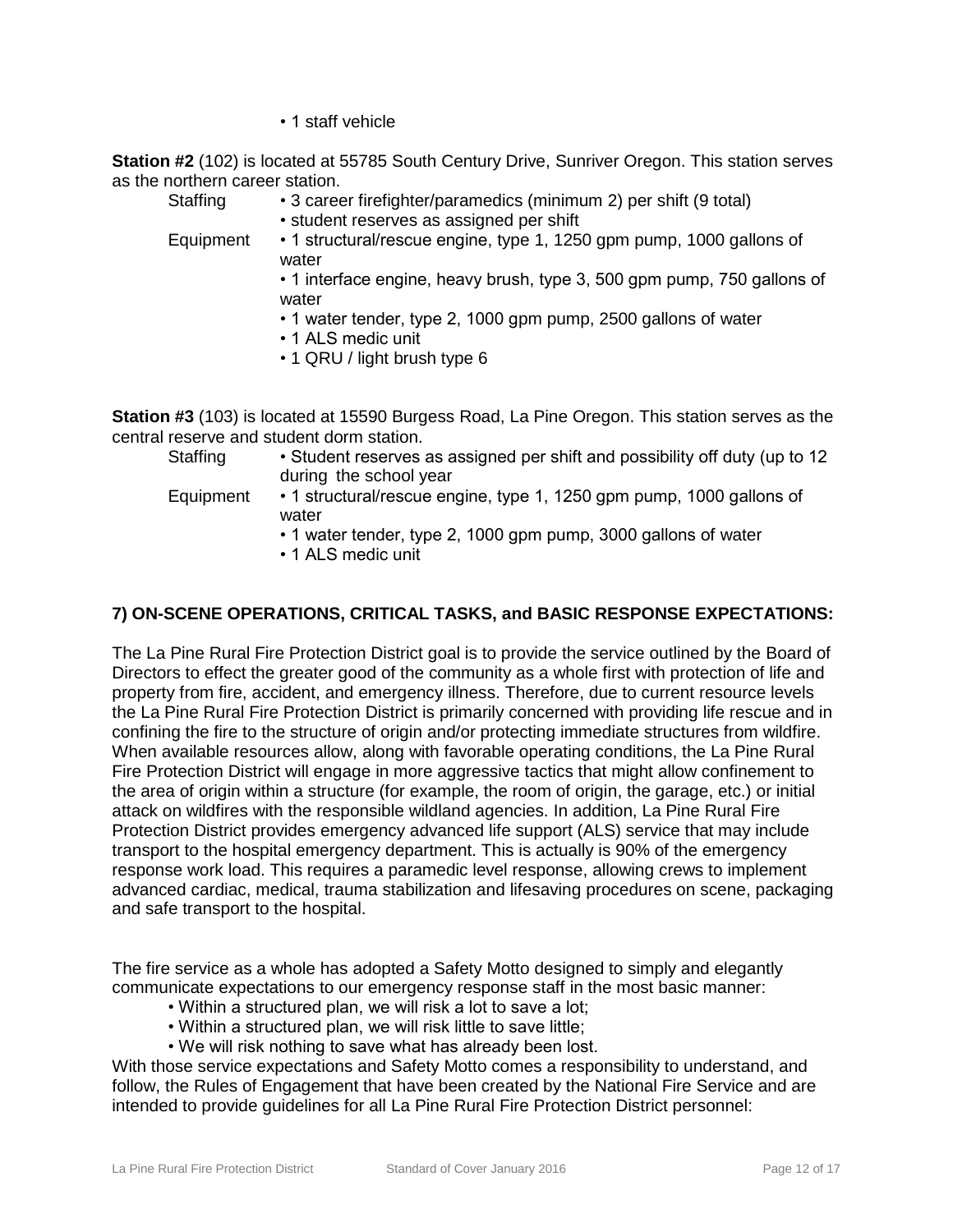# RULES OF ENGAGEMENT FOR FIREFIGHTER SURVIVAL

1. Be prepared both in knowledge and physically for expected operations.

- 2. Ensure a functioning command structure is in place.
- 3. Size up your tactical area of operation.
- 4. Determine the occupant survival profile.
- 5. Do not risk your life for lives or property that cannot be saved.
- 6. Extend vigilant and measurable risk to protect and rescue savable lives.
- 7. Extend limited risk to protect savable property.
- 8. Go in together, stay together, and come out together.
- 9. Have an escape plan and designated safe area.
- 10. Maintain continuous awareness of your air supply, situation, location and fire conditions.
- 11. Use and monitor fire ground communications to provide and receive critical reports.
- 12. Report unsafe practices or conditions that can harm you. Stop, evaluate and decide.
- 13. You are required to abandon your position and retreat before deteriorating conditions can harm you.
- 14. Declare a Mayday as soon as you THINK you are in danger.

For emergency incident response, the La Pine Rural Fire Protection District currently employs a Fire Chief, an Assistant Fire Chief, three (3) career Shift Captain Paramedics, six (6) career shift Lieutenant Paramedics, six (6) career Engineer Paramedics, and six (6) career Firefighter Paramedics. The District also relies heavily on its resident/scholarship college student (fire science and emergency medical degree program) volunteer reserves. The district also has a Fire Corps/Support Services Team of twelve (12) volunteers that offer logistic support such as SCBA refills, communications, and canteen services on greater alarms. All first responders respond out of their assigned duty station for the day and only in district vehicles. The district has a current assigned staffing of seven (7) career staff on duty with two chiefs most business days and at least one chief on call most others. The student program can add up to four (4) or more firefighter I's in station. The district has a bare minimum daily assigned staffing level of six (6). Additional personnel may be available by Personnel Call Back from off duty for stand-by or General Alarm –All Call request for all available hands. These recalls are transmitted by selectable voice pager, radio and by text. Text is received by a separate text pager and/or personal cell phone. The fire district also participates in the robust Central Oregon Fire Chiefs Mutual aid plan that provides reciprocal mutual and auto aid. During declared wildfire season Oregon Department of Forestry normally staffs two wildland engines with two (2) wildland firefighters in the La Pine Basin. The USFS will also staff several four (4) person wildland engines in the area and a one (1) person dozer crew at station 102.

When setting safe staffing levels for emergency intervention, Standard of Cover requires the identification of "critical tasks" that must be performed in a timely manner on every major type of emergency that the district expects to respond to. These tasks include State and Federally mandated interventions and assignments to ensure the safest, most coordinated response. While the tasks are similar between all fire agencies, the number of personnel committed to each task may differ between departments depending on the community expectations, speed of intervention required by the SOC, life risk, and other factors (such as large buildings, etc.).

Once critical tasks are identified, the number of personnel that are needed to accomplish the task(s) in a safe and effective manner is established. The total number of personnel that are required to safely and effectively manage and mitigate an incident is listed. It is important to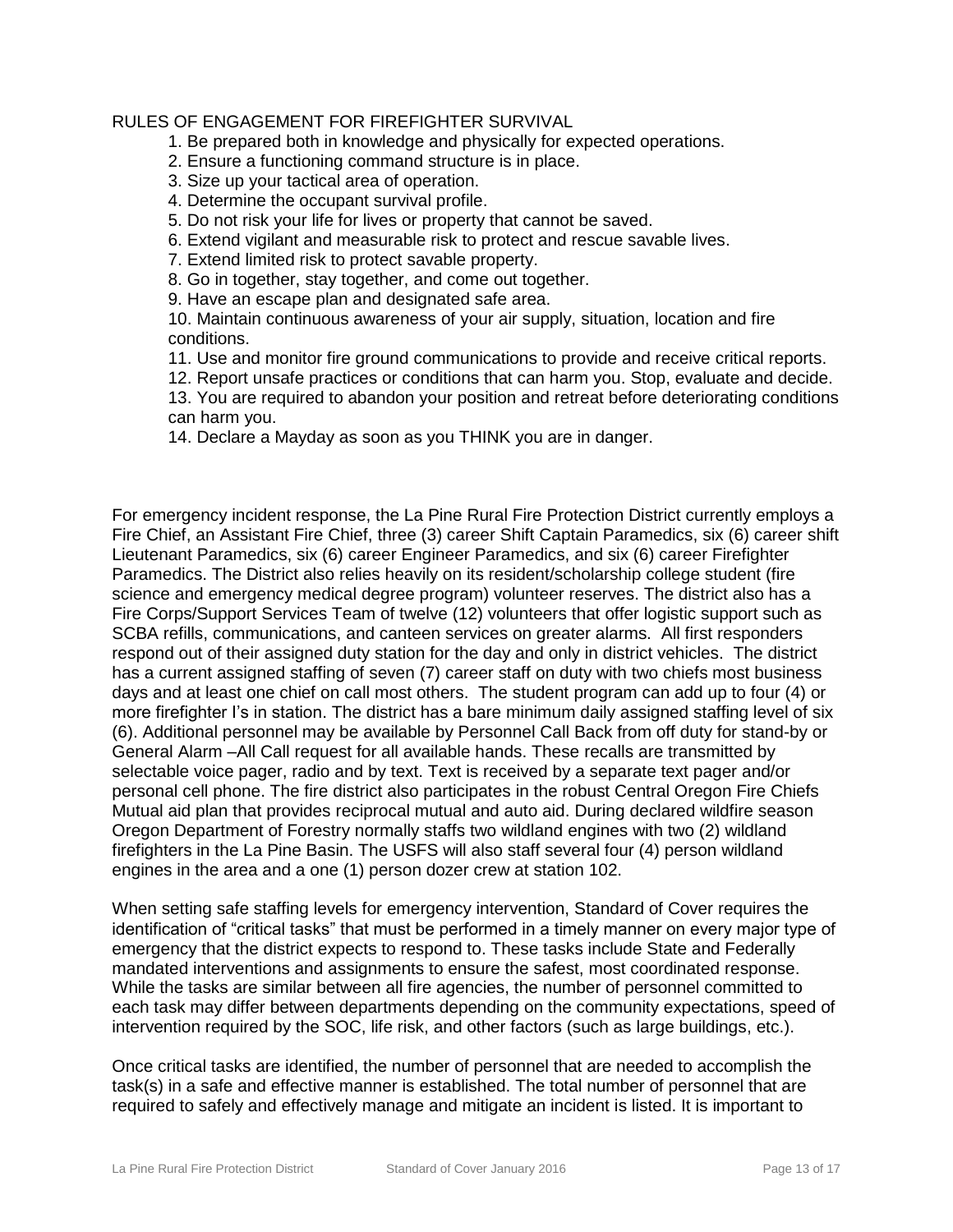note that on many scenes, some of the less urgent tasks can be accomplished by "recycling" personnel who were assigned a task that they already accomplished . For example, on a simple structure fire with room and contents involved, the two firefighters who pull the back-up line may also serve as primary RIT. This is less than desirable due to the extra physical demands it places on firefighters, and the district works to minimize the practice. Generally, within the La Pine Rural Fire Protection Fire District, the establishment of an effective firefighting force can take anywhere from 10 to 20 minutes depending on availability of crews and the distance of the incident from fire stations. This means that on a typical structure fire, if there is no immediate rescue profile on arrival (e.g., witnesses or residents stating someone is trapped, Dispatch reporting a trapped person, or highly reliable indicators (such as cars in the driveway with a night-time fire), offensive attack will only commence when there are enough personnel on scene to safely conduct operations described in the task analysis below. A non- immediate danger or life hazard (IDHL) entry structure fire (or wildfire) will generally need fewer firefighters because a "defensive attack" does not require immediate search and rescue or the support structure required. For IDLH entry, the district will have "2-in, 2- out" staffing on scene before entry unless there is a known or highly suspected rescue situation which passes all other risk benefit tests.

# **8) CRITICAL TASKS AND NEEDED STAFFING ASSIGNMENTS:**

| Investigation or non IDLH small incipient fire: 2<br>Apparatus operator/command<br>Small hose line/extinguisher | 1                                                                                               |  |
|-----------------------------------------------------------------------------------------------------------------|-------------------------------------------------------------------------------------------------|--|
|                                                                                                                 | Residential Structure Fire, with hydrants available, offensive attack - NFPA 1710 standards: 13 |  |
| Command                                                                                                         |                                                                                                 |  |
| Apparatus operator                                                                                              |                                                                                                 |  |
| Two hose lines                                                                                                  | 4 (able to flow 300 gpm total)                                                                  |  |
| Support-hydrant hook up,                                                                                        |                                                                                                 |  |
| force entry, utility control                                                                                    | 1                                                                                               |  |
| Search and rescue team                                                                                          | $\overline{2}$                                                                                  |  |
| Ladder and ventilation team                                                                                     | $\overline{2}$                                                                                  |  |
| RIT safety team                                                                                                 | $\overline{2}$                                                                                  |  |
| Residential Structure Fire, with no hydrants, offensive attack - NFPA 1710 standards: 15                        |                                                                                                 |  |
| Command                                                                                                         |                                                                                                 |  |
| Apparatus operator                                                                                              |                                                                                                 |  |
| Two hose lines                                                                                                  | 4                                                                                               |  |
| Support -water supply set up,                                                                                   |                                                                                                 |  |
| force entry, utility control                                                                                    | 1                                                                                               |  |
| Search and rescue team                                                                                          | $\overline{c}$                                                                                  |  |
| Ladder and ventilation team                                                                                     | $\overline{2}$                                                                                  |  |
| RIT safety team                                                                                                 | $\overline{2}$                                                                                  |  |
| Tender shuttles (2)                                                                                             | $\overline{2}$                                                                                  |  |
| (need min of 12,000 gallons)                                                                                    |                                                                                                 |  |
|                                                                                                                 |                                                                                                 |  |
| Residential Structure Fire, with hydrants, defensive attack - NFPA 1720 standards: 5                            |                                                                                                 |  |
| Command                                                                                                         |                                                                                                 |  |
| Apparatus operator                                                                                              |                                                                                                 |  |
| Two hose lines                                                                                                  | 2 (able to flow 300 gpm total)                                                                  |  |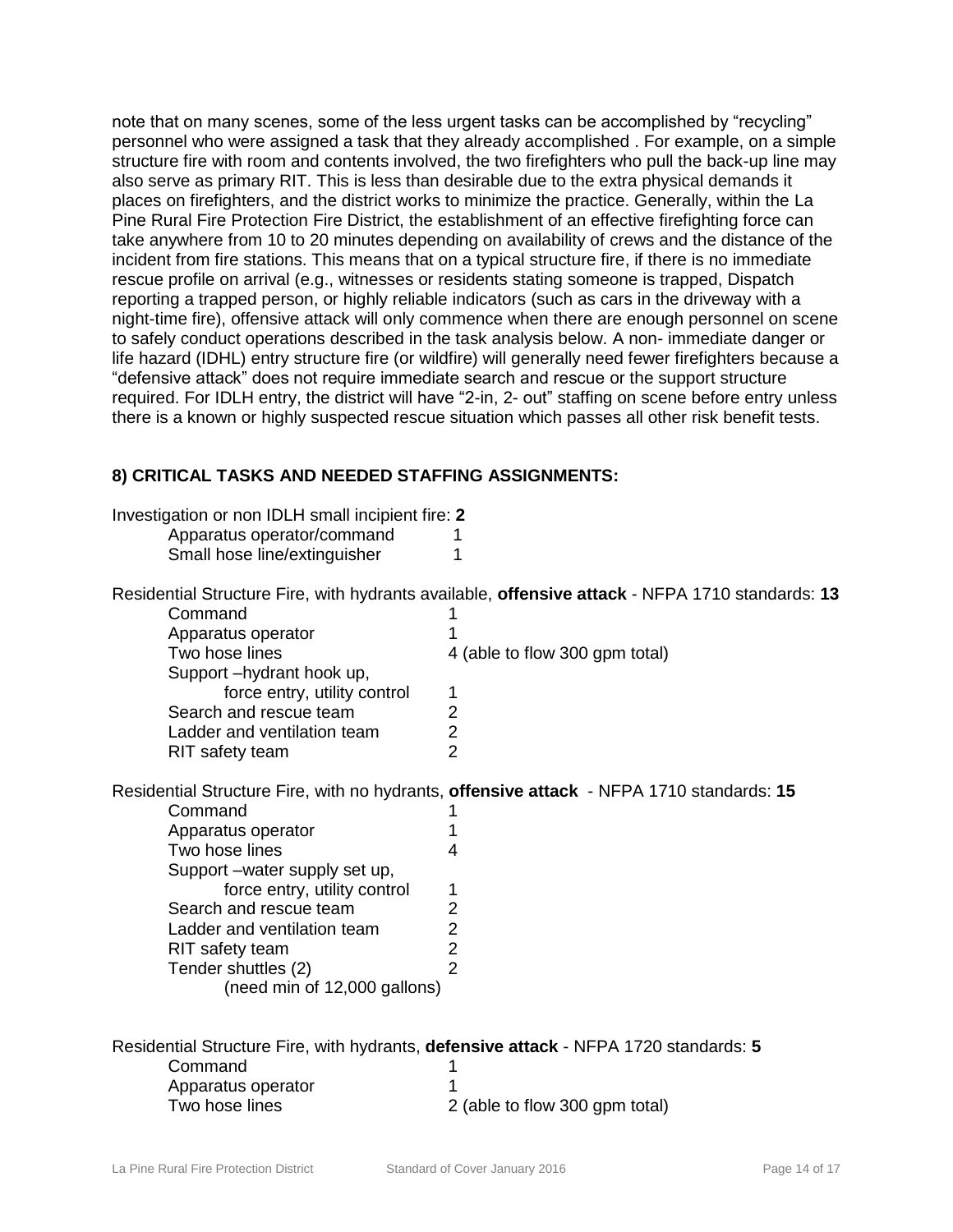| Support-hydrant hook up,<br>force entry, utility control                     | 1                                                                                    |
|------------------------------------------------------------------------------|--------------------------------------------------------------------------------------|
| Command                                                                      | Residential Structure Fire with no hydrants, defensive attack NFPA 1720 standards: 6 |
| Apparatus operator                                                           | 1<br>1                                                                               |
| Two hose lines                                                               | 2                                                                                    |
| Support -water supply set up,                                                |                                                                                      |
| force entry, utility control                                                 | 1                                                                                    |
| <b>Tender Water supply</b>                                                   | 1                                                                                    |
| Wildland Fire direct initial attack NFPA 1710 standards: 7                   |                                                                                      |
| Command                                                                      |                                                                                      |
| Apparatus operator                                                           | 2 (recommend 2 engines)                                                              |
| Two hose lines                                                               | 4                                                                                    |
| Wildland Fire direct extended attack NFPA 1710 standards: 10                 |                                                                                      |
| Command                                                                      |                                                                                      |
| Apparatus operator<br>Two hose lines                                         | 2 (recommend 2 engines)<br>4                                                         |
| Hand line crew                                                               | $\overline{2}$                                                                       |
| Tender                                                                       | 1                                                                                    |
| ALS Medical: 4                                                               |                                                                                      |
| Command                                                                      | 1                                                                                    |
| Driver/assist                                                                | 1                                                                                    |
| Medics                                                                       | $\overline{2}$                                                                       |
| <b>BLS Medical: 3</b>                                                        |                                                                                      |
| Command                                                                      | 1                                                                                    |
| Driver/assist                                                                | 1                                                                                    |
| <b>Medics</b>                                                                | 1                                                                                    |
| Rescue - Extrication - one vehicle (one rescue engine – one ambulance): 7    |                                                                                      |
| Command                                                                      |                                                                                      |
| Driver/assist                                                                | 1                                                                                    |
| <b>Medics</b>                                                                | 2                                                                                    |
| Apparatus operator/safety line<br>Rescue tool team                           | 1<br>$\overline{2}$                                                                  |
|                                                                              |                                                                                      |
| <b>Traffic safety</b>                                                        | ODOT/OSP/SO and/or close road                                                        |
| Rescue - Extrication - two vehicle (two rescue engines - two ambulances): 13 |                                                                                      |
| Command                                                                      |                                                                                      |
| Driver/assist                                                                | $\overline{2}$                                                                       |
| <b>Medics</b>                                                                | 4<br>2                                                                               |
| Apparatus operator/safety line<br>Rescue tool team                           | 4                                                                                    |
| Traffic safety                                                               | ODOT/OSP/SO and/or close road                                                        |
|                                                                              |                                                                                      |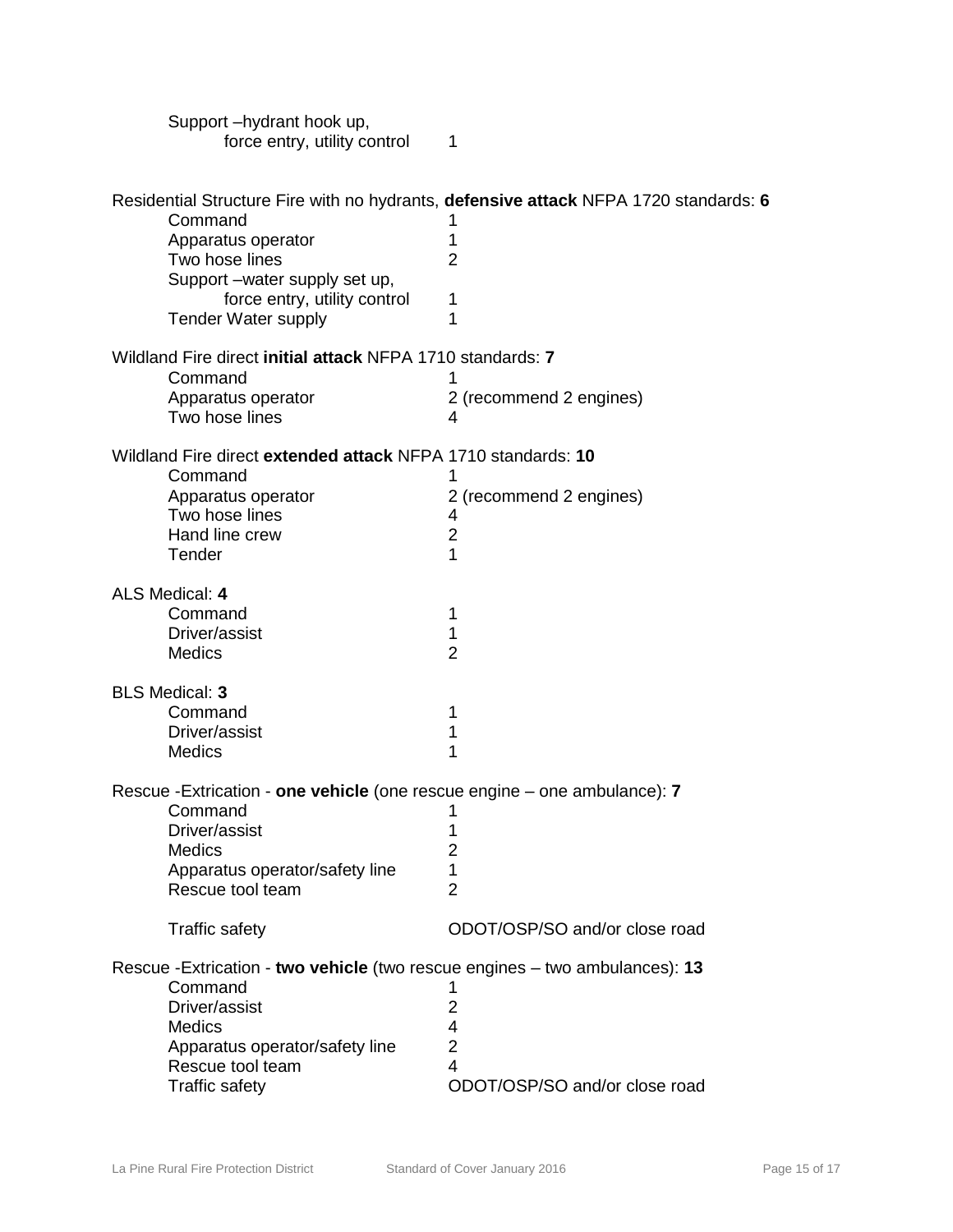# **9) CURRENT BASIC RESPONSE EXPECTATIONS:**

The La Pine Rural Fire Protection District is classified "rural" under the NFPA definition (<500 persons per square mile - the fire district has an estimated 188 per sq. mile). That standard suggest in a rural area that for responses within 8 miles travel distance from a fire station, first responders should be able to reach and assemble on scene within 14 minutes 80% of the time. The Deschutes County Ambulance Service area plan indicates a response of 45 minutes or less 90% of the time for rural areas. The La Pine Rural Fire Protection District current average is a bit over 10 minutes for the first unit on the scene for both fire and EMS. For a comparison urban area goals (and the highest standards) are 4 minutes for first arrival and full crew assembly within 8 minutes for 90 % of the incidents.

The district has, on duty, the minimum staff required for the most basic levels of services when and on most days the staffing to handle all expected critical tasks from one incident. The challenge comes from assembling multiple units needed for the more complex situations or multiple simultaneous calls are in progress due available staffing. 317 times in 2015 the district was responding to 2 separate incidents requiring responses from at least two or more stations. 56 times the district responded to 3 simultaneous incidents, and 9 times to four or more incidents that overlapped. When these events happen, the response time and staffing availability for the more aggressive critical task become problematic until mutual and or auto aid units can arrive.

The primary service delivery expectations for La Pine Rural Fire Protection District is the first due units will arrive within fourteen (14) minutes of the call 80% of the time. An effective firefighting force will arrive within twenty two (22) minutes 80% of the time. Frontier areas (those more than 8 miles): first due units will arrive within 30 minutes of the call 80% of the time. An effective firefighting force will arrive within 60 minutes 80% of the time.

# **10) GOALS TO WORK TOWARDS:**

1) Staffing:

a) To have a minimum of four (4) personnel on each shift and within each station for a minimum on total duty force of twelve (12) (not counting chief officers). Currently that is a minimum of six (6).

b) For wildland incidents work, with state and federal wildland agencies to ensure sufficient initial and extended attack resources are stationed within the area.

2) Reduce non-emergency use of resources.

Work with stakeholders, constituents, and 911 to reduce non-critical "emergency" calls. (i.e. welfare checks, mental health, general sickness, down power lines, slide offs) Consider community paramedicine type programs.

3) Transport only critical ALS.

Work with stakeholders and constituents to obtain additional transport options for noncritical emergencies.

4) Create local EMS transport destination option.

Seek to have options within the community of a destination (i.e. hospital, ER, and urgent care) that can receive lesser level emergency medical calls that allows crew to avoid a 2-hour round trip transport to the Bend hospital.

5) Create hardened structures and landscapes.

Continue to work with stakeholders and constituents to Firewise and "harden" properties from fire (both structural and wildfire), to include fire sprinklers of new